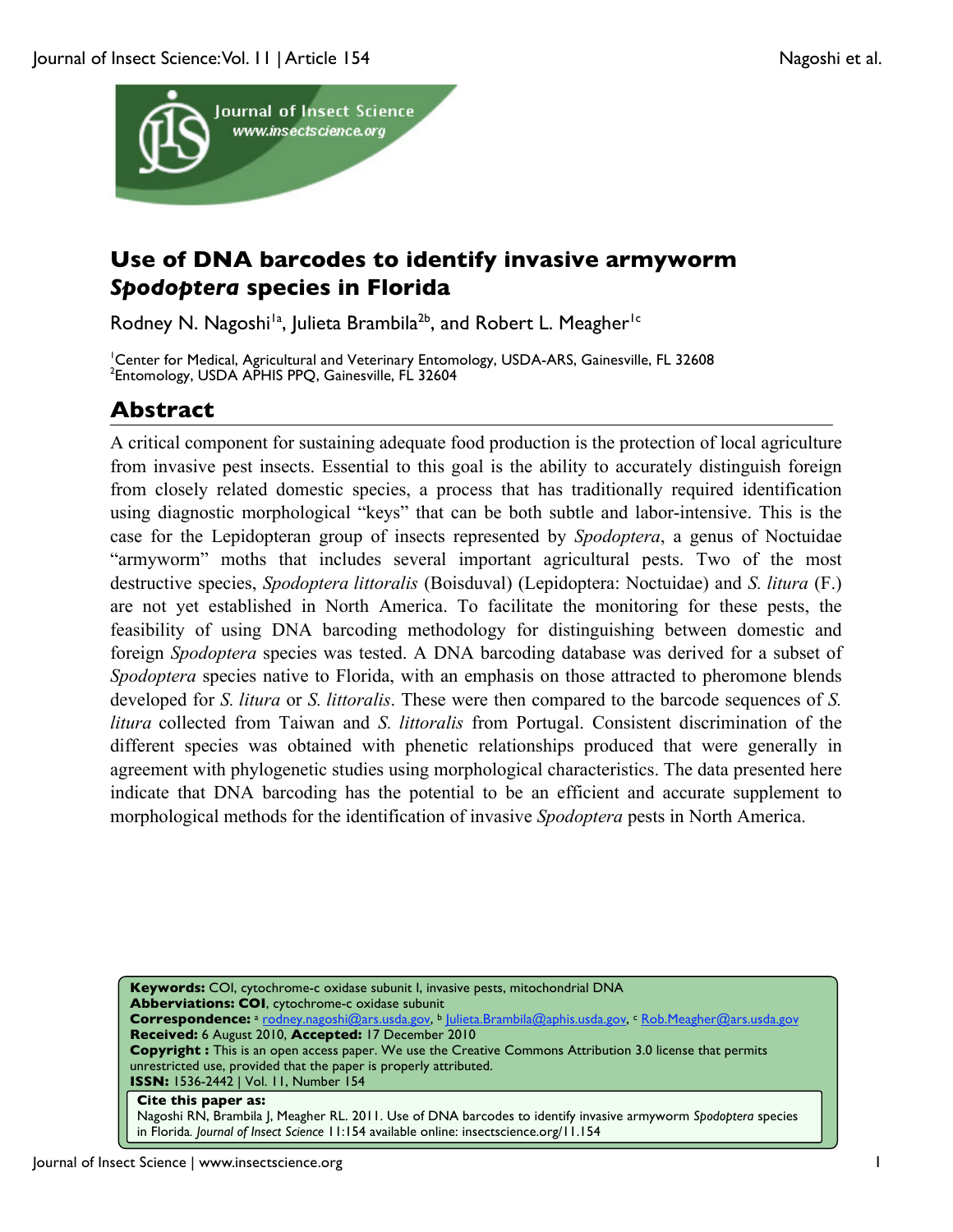#### **Introduction**

The genus *Spodoptera* (Lepidoptera: Noctuidae) includes some of the most important pests of agricultural crops in the world. These are commonly known as "armyworms" because severe infestations can appear as large masses "marching" in search of food; as many as 30 species have been described with members present on six continents. At least nine *Spodoptera* species are native to Florida (Heppner 1998), including those of greatest economic importance to North American agriculture, i.e., the southern armyworm *S. eridania* (Stoll), the beet armyworm *S. exigua* (Hübner), and the fall armyworm *S. frugiperda* (J. E. Smith).

Because *Spodoptera* species are of tropical origin, their overwintering ranges are typically limited to areas with mild winters, though some can diapause and thereby survive more extreme conditions. However, many of the native species are capable of extensive migrations and thus can cause seasonal damage well outside their overwintering range. The North American distribution of fall armyworm for example is limited to southern Florida and Texas during the winter months, but infestations extend as far north as Canada during the summer and fall (Luginbill 1928). Therefore, the establishment of invasive and migratory *Spodoptera* species into Florida is of special concern, as these can serve as source populations for migratory infestations into the rest of the continental United States.

Posing the greatest invasive threat on the USDA-APHIS-PPQ quarantine list are the Egyptian cotton leafworm, *S. littoralis* (Boisduval), and the tobacco cutworm, *S. litura* (F.) (Ellis 2004). Both species are highly polyphagous and produce economically significant damage to a range of crops, most notably cotton, soybean, maize, rice, and ornamentals, and each has a wide geographical distribution. *Spodoptera littoralis* is found in southern Europe, Africa, and the Middle East. The *S. litura* range includes the Middle East, most of Asia, Australia, and extends into the south Pacific as far west as Hawaii (Ellis 2004; Pogue 2002). From 1985 to 2010 there have been 172 and 663 interceptions of *S. littoralis* and *S. litura* in USA ports, respectively, with another 2809 interceptions identified as of the *Spodoptera* genus but not further classified (USDA-APHIS-PPQ 2010). A 2004 report indicated that most *S. littoralis* were intercepted in permit cargo flowers from Israel, while the majority of *S. litura* was found in permit cargo orchids (Ellis 2004). Florida is among the largest producers and distributors of floriculture in the USA, and thus is particularly susceptible to invasion by these Old World *Spodoptera* species (USDA-National Agricultural Statistics Service 2008). It is predicted that both species have the potential to become established in the southwestern and southeastern USA, reaching as far north as Maryland, and with annual migratory potential extending into Canada (Ellis 2004).

The availability of synthetic pheromone blends that attract *S. litura* and *S. littoralis* make possible the use of pheromone trapping as an efficient means of monitoring for the early establishment of these species in vulnerable areas (Neumark et al. 1977; Nemoto et al. 1980). The potential of this method for Florida was tested in areas near orchid nurseries that receive many imported plants (Meagher et al. 2008). Out of almost 200 specimens captured in traps baited with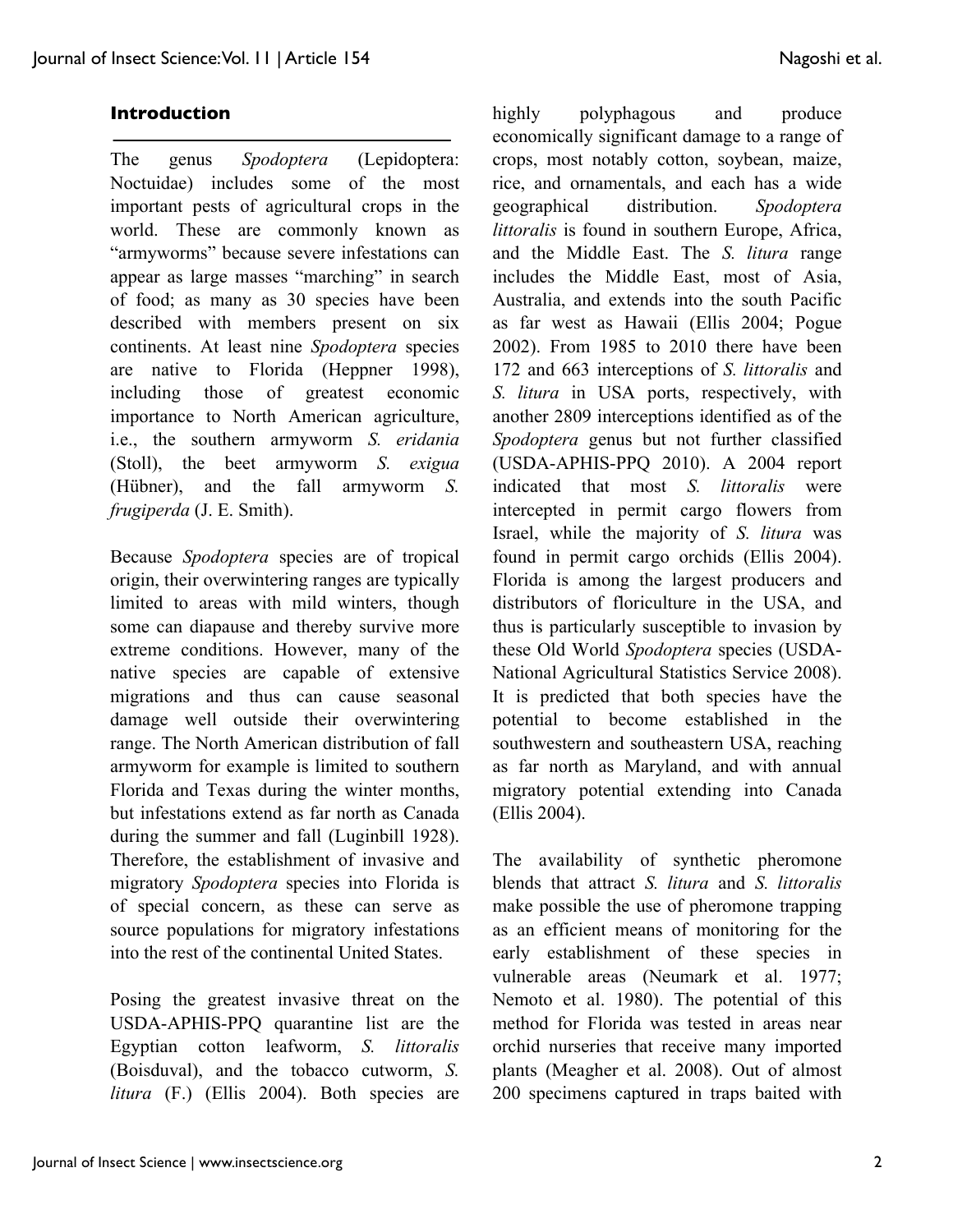#### Journal of Insect Science: Vol. 11 | Article 154 Nagoshi et al.

an *S. litura* pheromone blend, one *S. litura* specimen was found, with the remainder identified by morphology as belonging to native species. These results indicate that while pheromone trapping can be effective for monitoring large areas for invasive *Spodoptera*, their limited specificity still requires screening a large number of specimens.

Unfortunately, *S. litura* and *S. littoralis* have similar morphology to many domestic *Spodoptera* species, often making their distinction by classical physical criteria difficult. The most diagnostic morphological keys require microscopic characterization of adult male genital structures, a tedious procedure when screening large numbers, and one that requires substantial sample preparation and undamaged specimens (Pogue 2002). Unambiguous keys are frequently not available for females or immature stages, and substantial overlap in host range and attraction to pheromone blends limit the use of behavioral criteria (reviewed in Pogue 2002; Meagher et al. 2008). Therefore, finding an alternative method to supplement morphometric analyses is of practical interest for the *Spodoptera* complex.

DNA barcoding has been proposed as a molecular method for assigning individual specimens to known species (Hebert et al. 2003). The barcode involves DNA sequence analysis of a portion (typically between 600- 900 bp) of the mitochondrial gene cytochrome *c* oxidase subunit I (COI). The central assumption is that barcode variation between even closely related species will be substantially greater than that observed within species. This is known as the "barcoding gap", with a 10-fold difference between mean interspecific and intraspecific variations being frequently mentioned as a minimum threshold for the unambiguous assignment of unknown individuals to a species (Hebert et al. 2004). While this remains a favored criterion of many barcode proponents, even the absence of such gaps may still allow accurate assignment of barcode sequences to species in at least some taxa (Lou and Golding 2010; Virgilio et al. 2010).

To date, barcoding has had mixed success for species assignment in Lepidoptera. There are several examples of inaccurate species assignments using DNA barcoding that identify potential limitations in the methodology (Elias et al. 2007; Dasmahapatra et al. 2010). These were associated with problems arising from incomplete barcode coverage of existing diversity, the apparent absence of consistent barcode gaps in certain taxa, and the potentially confounding effects of incomplete lineage sorting that can be difficult to assess (reviewed in Rubinoff et al. 2006; Silva-Brandao et al. 2009). However, the technique was successfully applied in a study where 150 lepidopteran specimens were correctly assigned using a barcode database of 200 closely allied species (Hebert et al. 2003). In another large survey, a barcode comparison of about 100,000 specimens representing approximately 3500 species of moths, butterflies, flies, and wasps produced no misidentifications when a full barcode was available (Janzen et al. 2009). Perhaps most relevant to this paper, barcode comparisons were able to distinguish between four closely related *Helicoverpa* species, a complex in the same family (Noctuidae) as *Spodoptera* (Behere et al. 2007). These observations indicate that while the successful application of barcoding for species assignment may be taxa-dependent, with poorly studied or recently diverging groups being particularly problematic, the method has potential for facilitating the identification of invasive pest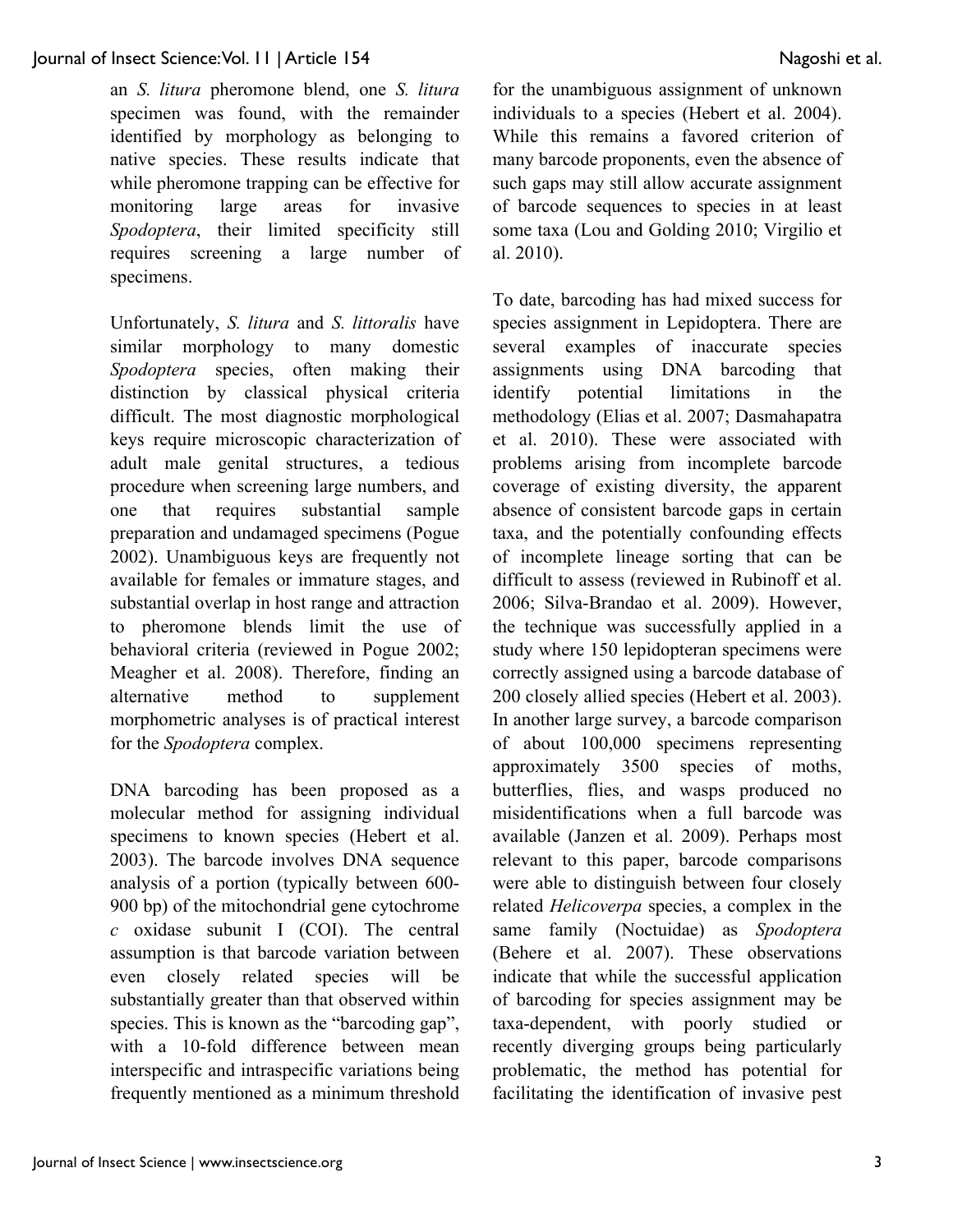arthropods (Armstrong and Ball 2005; Darling and Blum 2007; Floyd et al. 2010).

The accuracy of species assignment by barcode comparisons is in theory dependent upon there being sufficient sampling of the target population and closely related nontarget species to both assess the existence of a barcode gap and to confidently estimate phylogenetic relationships (see for example Wiemers and Fiedler 2007; Darling and Blum 2007). The establishment of representative barcode databases for the exotic population and relevant native species is a potentially major undertaking that could require hundreds of sequences depending upon the genetic variability and similarity of the populations being compared. Therefore, an empirical demonstration of the feasibility of using DNA barcoding for a given taxa and region is prudent.

The objective of this study was to assess the applicability of DNA barcoding to monitor invasive *Spodoptera* species in Florida. Reference barcode databases were developed for a subset of *Spodoptera* native to Florida known to be attracted to *S. litura* pheromone traps (Meagher et al. 2008) commonly found on host plants associated with *S. litura* and *S. littoralis* (reviewed in Pogue 2002), and/or are important agricultural pests in North America. These databases were compared to barcode sequences from *S. littoralis* and *S. litura* specimens collected from Portugal and Taiwan, respectively, as identified by morphological criteria. The results were assessed for the likelihood of barcode gaps sufficient to discriminate the native from the foreign populations and thereby justify the expansion of the barcode databases for these and other related species. The potential role of DNA barcoding in the monitoring for invasive *Spodoptera* in Florida is discussed.

## **Materials and Methods**

#### **Specimen collections and sites**.

The identification, collection, and processing of adult and larval specimens of *S. frugiperda* were described in previous studies (Nagoshi et al. 2006; Nagoshi et al. 2007). Other *Spodoptera* specimens were adult males obtained from pheromone-based traps (Table 1) with captures from each location representing pooled collections from multiple local sites and times. Standard plastic Universal moth traps (Unitraps) were baited with the appropriate commercially available pheromone blends (Suterra LLC, www.suterra.com) and contained insecticide strips (Hercon Environmental, www.herconenviron.com). After collection, specimens were typically stored at −20 °C. The species identity was determined by examination of male genital structures (illustrated in Pogue 2002). Abdomens were dissected and soaked in 70% isopropyl alcohol for indefinite storage. To prepare for examination, the abdomens were cleared in 10% KOH and incubated at 70 ºC in a water bath for 45 min until clearing by visual inspection. They were then rinsed twice with isopropyl alcohol and the genitalia cleaned under a dissecting microscope. Morphological examination was done under alcohol or as permanently mounted specimens.

## **DNA preparation and amplification of the COI region**.

Mitochondrial DNA was isolated from adults or larvae as previously described (Nagoshi et al. 2006). The DNA preparation was diluted to a final volume of 40 µl with distilled water. Genomic DNA preparations of fall armyworm samples from previous studies were stored at −20 °C (Table 1). PCR amplification was performed in a 30 µl reaction mix containing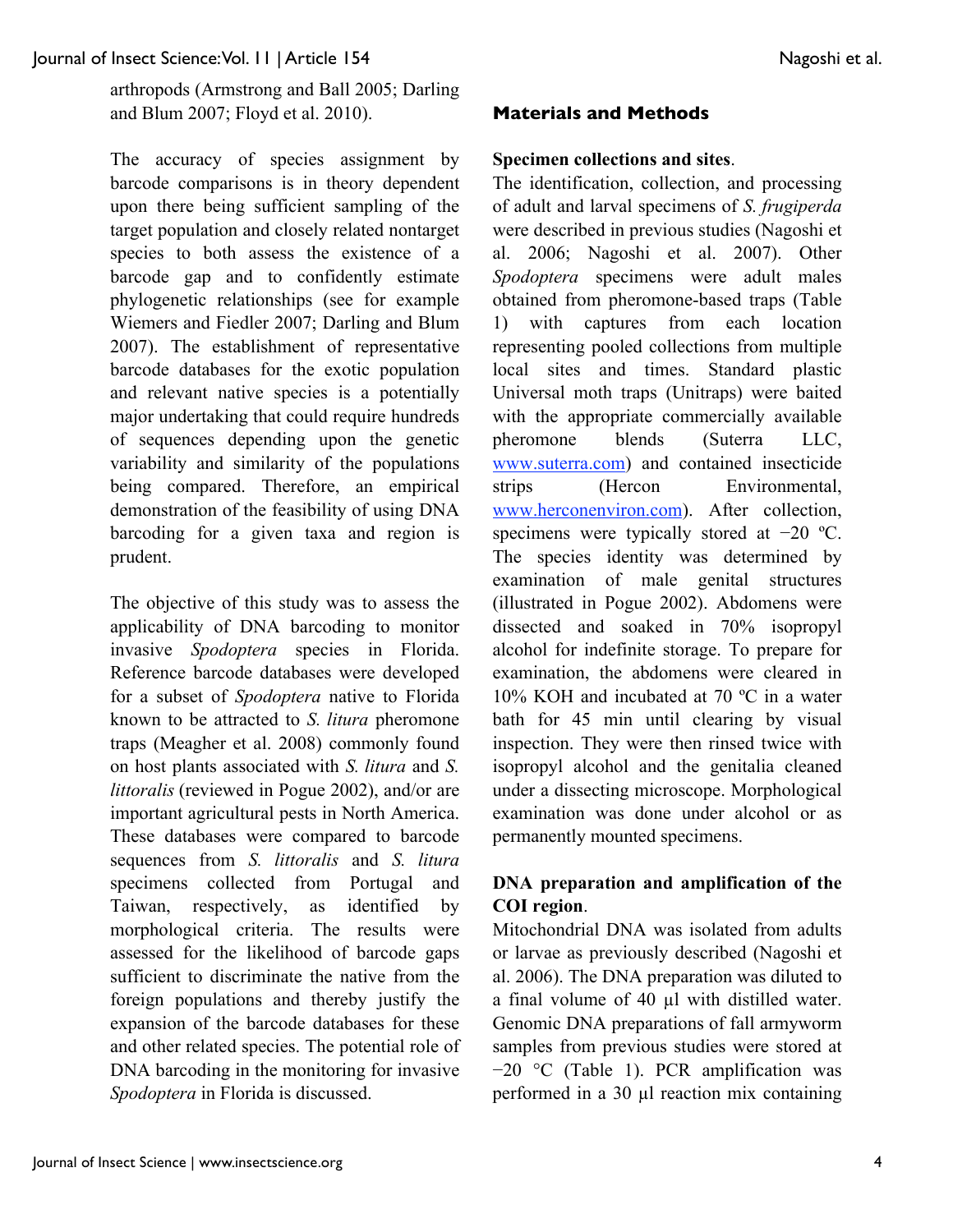#### Journal of Insect Science: Vol. 11 | Article 154 Nagoshi et al.

3 µl 10X manufacturer's reaction buffer, 1 µl 10mM dNTP, 0.5 µl 20 µM primer mix, 1 µl DNA template (between 0.05-0.5 µg), 0.5 unit Taq DNA polymerase (New England Biolabs, www.neb.com). The thermocycling program was 94 °C (1 min), followed by 33 cycles of 92 °C (30 sec), 52 °C (45 sec), 72 °C (45 sec), and a final segment of 72 °C for 3 min. Amplification products were analyzed and isolated by agarose gel electrophoresis where 6 µl of 6X gel loading buffer was added to each amplification reaction, and the entire sample run on a 1.5% agarose horizontal gel containing GelRed (Biotium, www.biotium.com) in 0.5X Tris-borate buffer (TBE, 45 mM Tris base, 45 mM boric acid, 1 mM EDTA pH 8.0). A single band corresponding to the expected size of the amplified fragment was obtained from each reaction. To purify the amplified fragment away from excess primers, the fragment was visualized on a long-wave UV light box and cut out from the gel. Fragment isolation was performed using Zymo-Spin I columns (Zymo Research Corporation, www.zymoresearch.com) according to manufacturer's instructions. Primers were synthesized by Integrated DNA Technologies (www.idtdna.com). *Spodoptera* sequences were amplified using primers derived from earlier characterization of the COI region (Nagoshi et al. 2006; Nagoshi et al. 2007),  $COI-45F$ ,  $5'$ -TTCGAGCTGAATTAGGRACYC -3' (Y = C or T;  $R = A$  or G) and COI-914R (5<sup>2</sup>-GCWGATGTYAAATAWGCTCGWG -3'  $(W = A \text{ or } T)$  that are predicted to produce an 814 bp fragment from coordinate +101 to +914 (Figure 1). Overlapping sequence information was obtained using the same two primers for the internal 771 bp region that does not include the primer sequences.

#### **DNA sequence analysis**.

The isolated fragments were analyzed by DNA sequencing performed by the University of Florida Interdisciplinary Center for Biotechnology Research using primers described for the PCR reactions. The quality of the sequence data was confirmed by examination of the chromatographs. In five cases involving *S. litura* samples, the chromatographs showed dual peaks of similar height at 10-20 nucleotide sites, suggesting that these samples are "heterozygotes" containing two COI sequences with high similarity that differed at the ambiguous sites. In contrast, 18 other *S. litura* samples gave the expected single sequence for the amplified COI region. The unambiguous sequences were assumed to be representative of the *S. litura* mitochondrial gene and used to derive the presumptive sequence of the "contaminant". From the sequence data, two restriction enzyme site polymorphisms were identified, a Dra I site present only in the *S. litura* COI gene, and an Msp I site present only in the presumptive contaminant. To separate the two templates, the amplified PCR product from the heterozygotes was digested with one or the other restriction enzymes, and in each case the uncut fragment was gelisolated and analyzed by DNA sequencing. The additional sequence carried in four of the five heterozygous specimens was identical to



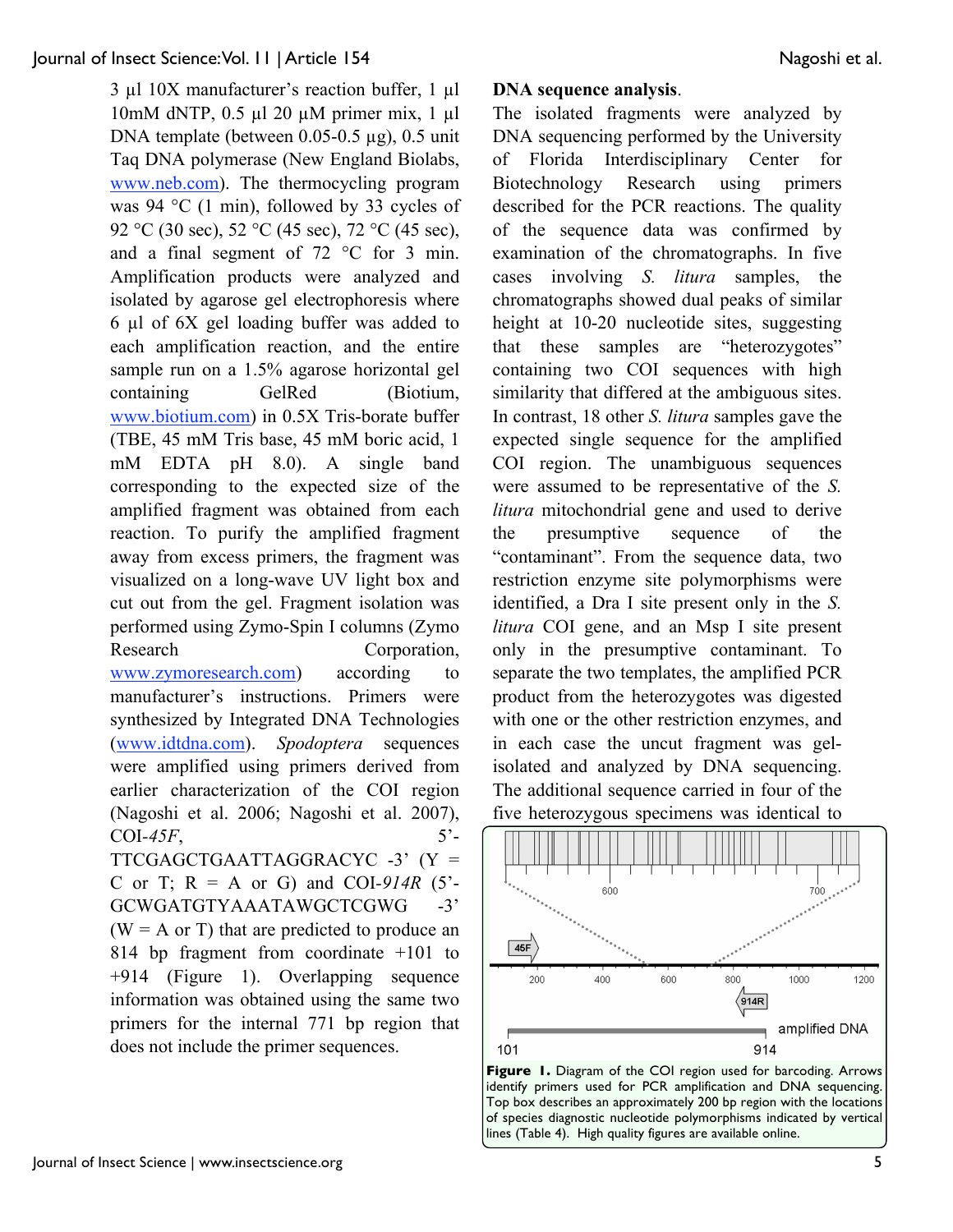the *S. dolichos-1* haplotype, while the fifth displayed the *S. pulchella*-1 haplotype. The identity of the additional sequences with that of other specimens analyzed contemporaneously suggests crosscontamination, and these were not included in this study.

DNA comparisons and alignments were performed using the DS Gene program (Accelrys, www.accelrys.com) and the CLUSTAL algorithm. Descriptive DNA sequence statistics and calculations of nucleotide variation based on the Jukes-Cantor (JC) model were performed using DNAsp version 5.1 (Librado and Rozas 2009). Sequence divergences among individuals were calculated using the Kimura 2-Parameter distance model (Kimura 1980) and graphically displayed in a neighborjoining (NJ) tree (Saitou and Nei 1987). Confidence was assessed by bootstrapping at 2000 replications with the *Bombyx mori COI* sequence (GenBank #EU141360) and *Helicoverpa armigera* COI sequence (GenBank #HQ132369) as outliers. All haplotypes obtained in this study have been deposited in GenBank: *S. frugiperda* (accession nos. HM136586-HM136602), other *Spodoptera* spp*.* (accession nos. HM756074-HM756093). Voucher specimens were deposited at CMAVE (Gainesville, FL).

## **Results and Discussion**

DNA sequences from a portion of the COI region were analyzed from five *Spodoptera* spp*.* native to Florida. These included the three major *Spodoptera* pests in the USA (*S. frugiperda* (rice-strain and corn-strain), *S. eridania,* and *S. exigua*)*,* and two species attracted to *S. litura* pheromone traps, *S. dolichos* and *S. pulchella* (Meagher et al. 2008). These were compared to barcode sequences identified from two potentially invasive species, *S. littoralis* and *S. litura* (Table 1). Alignment of the COI sequences found no deletions or insertions and no stop codons, consistent with the amplified DNA arising from functional COI genes. Multiple haplotypes were found for all species except *S. littoralis*, with the highest haplotype diversity observed in *S. eridania* (Table 2). The majority of nucleotide substitutions were synonymous (25/27), with all but three mapping to the third codon position.

The existence of a substantial barcode gap within this dataset was evident as the average nucleotide divergence within species was 0.08%, compared to an overall average divergence between species of 5.35% (Table



**Figure 2.** Neighbor-joining tree based on Kimura-2-Parameter distances for COI DNA sequences for different *Spodoptera* species. DNA sequences representative of the different haplotypes were used. Numbers next to species names identify haplotype category. Number of each haplotype found in parentheses. Numbers at branch points indicate 2000X bootstrap value. COI sequence from *Helicoverpa armigera* (accession # HQ132369) and *Bombyx mori* (accession #EU141360) were used as outlier sequences. High quality figures are available online.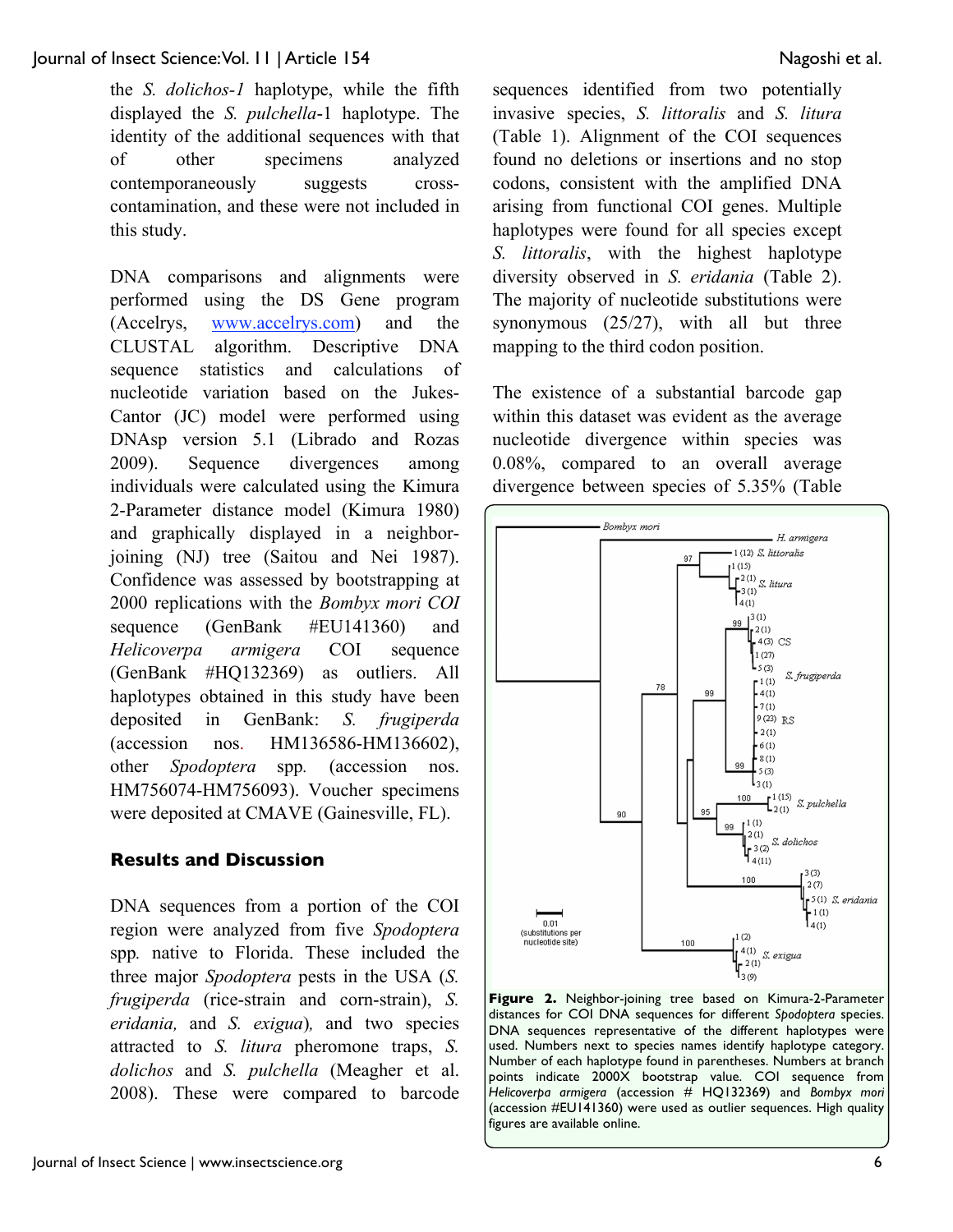3). For each pairwise comparison, the mean variation between groups was substantially greater than the intra-group variation, surpassing the 10-fold threshold recommended for the barcode gap. Even the smallest divergence found between populations of 2.13%, observed between the two *S. frugiperda* strains, was 13-fold greater than the largest intraspecies divergence of 0.16% observed for *S. eridania*. This indicates that if the genetic variations exhibited by the small sampling groups are representative of the general populations, then COI sequence comparisons should be sufficiently sensitive to distinguish between *Spodoptera* species. This was confirmed by neighbor-joining phenetic analysis that differentiated at  $> 75\%$ bootstrap values from the expected species, with *S. exigua* being most divergent (Figure 2). Closest similarities were found between *S. littoralis* and *S. litura*, *S. dolichos* and *S. pulchella*, and the two *S. frugiperda* host strains, but even these pairs segregated at > 95% bootstrap values.

These phenetic relationships were generally consistent with the phylogeny derived from morphological characteristics (Pogue 2002). Those cladistic studies identified *Spodoptera* as a monophyletic group with *S. exigua* as the most plesiomorphic species and *S. littoralis* and *S. litura* as closely related sister species. Discrimination of *S. littoralis* and *S. litura* is limited to comparisons of adult genital morphology (Mochida 1973; Ellis 2004). Therefore, the development of diagnostic barcodes will be of use for immature stages. Furthermore, it may be possible to discriminate between many *Spodoptera* spp. by sequence analysis of relatively short portions of the COI gene. An approximately 200 bp segment contains 36 polymorphisms that in combination readily differentiate between the *Spodoptera* groups tested in this study (Table 4, Figure 1). This means that even poorer quality specimens that allow only short PCR amplification products can potentially be used to at least delimit, if not completely specify, species identity.

These results support the feasibility of using DNA barcodes to rapidly assess the threat posed by an unknown specimen, either as a complement to morphological analysis or as the primary diagnostic indicator in cases where the requisite morphological keys are unavailable or compromised. This would entail comparing the unknown barcode sequence to barcode databases using pairwise sequence divergence calculations (e.g., the Kimura 2-parameter model) as visualized using a neighbor-joining tree—a methodology used effectively in a case study monitoring for invasive tussock moth species (Armstrong and Ball 2005; Ball and Armstrong 2006). If the unknown displays stronger barcode similarity to a quarantine species than native populations, it would be reason to recommend more extensive monitoring of the relevant areas. Currently, the major limitation of this approach for *Spodoptera* is the relatively small number of barcode sequences analyzed, both in terms of the range of species characterized and the number of sequences describing each group. The potential of insufficient sampling has challenged the validity of observed barcode gaps in other taxa (Wiemers and Fiedler 2007). Therefore, until more representative databases can be developed, species assignment using this approach should be considered tentative, pending confirmation by other methods. Nevertheless, the results described here suggest that the *Spodoptera* species complex can be readily differentiated by barcode comparisons and that even the preliminary barcode database from this study can indicate whether a particular specimen merits concern.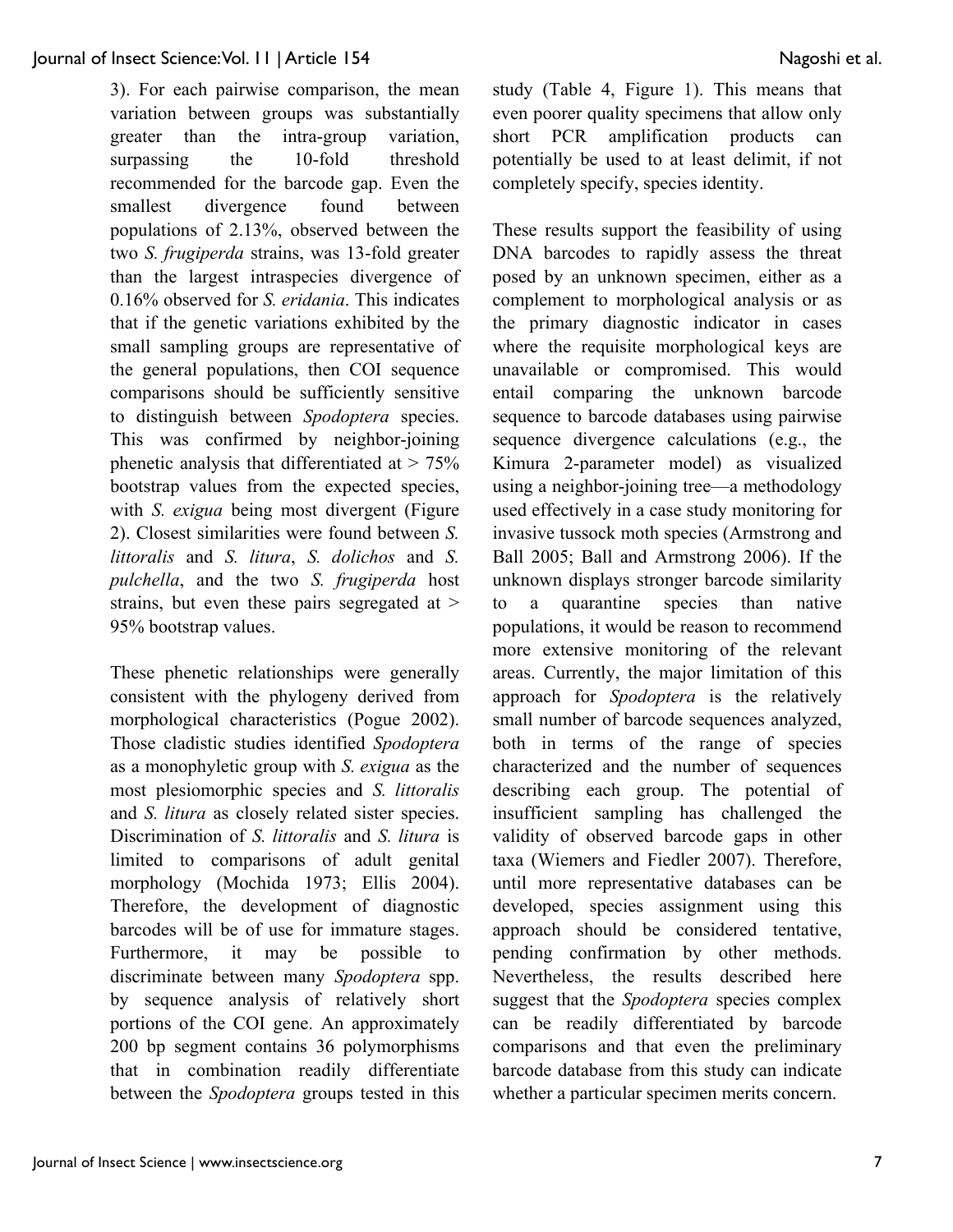DNA barcoding makes possible the use of specimens at developmental stages where morphological keys for species identification are not available or of poor quality. In addition, continued advances in molecular genetic technology will improve the efficiency and economics of barcode analysis, making the screening of even a large number of samples increasingly practical. These benefits combined with the observed applicability of barcoding for species assignment in *Spodoptera* justify efforts to expand the barcoding database to become broader and more representative of the relevant domestic and exotic species. This could include non-*Spodoptera* species, such as members of the *Mythimna* and *Helicoverpa* species complexes, whose juvenile stages feed on many of the same hosts as *S. litura* and *S. littoralis*, and can be difficult to distinguish from *Spodoptera* by morphological criteria. As the barcoding database expands, so will the accuracy and utility of this approach for assigning species identity to unknown specimens, making it a valuable complement to the morphological methods currently used for the monitoring of invasive *Spodoptera* and other Lepidopteran pests in the United States.

## **Acknowledgements**

We thank Jane Sharp for excellent technical support, and Dr. Steven Valles (USDA) and Dr. Paul Shirk (USDA) for helpful comments on the manuscript. The use of trade, firm, or corporation names in this publication is for the information and convenience of the reader. Such use does not constitute an official endorsement or approval by the United States Department of Agriculture or the Agricultural Research Service of any product or service to the exclusion of others that may be suitable.

#### **References**

Armstrong KF, Ball SL. 2005. DNA barcodes for biosecurity: invasive species identification. *Philosophical Transactions of the Royal Society B—Biological Sciences* 360: 1813- 1823.

Ball SL, Armstrong KF. 2006. DNA barcodes for insect pest identification: A test case with tussock moths (Lepidoptera : Lymantriidae). *Canadian Journal of Forest Research* 36: 337-350.

Behere GT, Russell D, Batterham P, Tay WT. 2007. Two species into one: Bottleneck history of *Helicoverpa zea* from *Helicoverpa armigera* revealed by DNA barcoding. *Journal of Insect Science* 7:29. Available online, http://insectscience.org/7.29

Darling J, Blum M. 2007. DNA-based methods for monitoring invasive species: a review and prospectus. *Biological Invasions* 9: 751-765.

Dasmahapatra KK, Elias M, Hill RI, Hoffman JI, Mallet J. 2010. Mitochondrial DNA barcoding detects some species that are real, and some that are not. *Molecular Ecology Resources* 10: 264-273.

Elias M, Hill RI, Willmott KR, Dasmahapatra KK, Brower AVZ, Mallet J, Jiggins CD. 2007. Limited performance of DNA barcoding in a diverse community of tropical butterflies. *Proceedings of the Royal Society of London B—Biological Sciences* 274: 2881- 2889.

Ellis, S. E. 2004. *New Pest Response Guidelines: Noctuidae: Spodoptera*. USDA APHIS PPQ PDMP. Available online, http://www.aphis.usda.gov/ppq/manuals/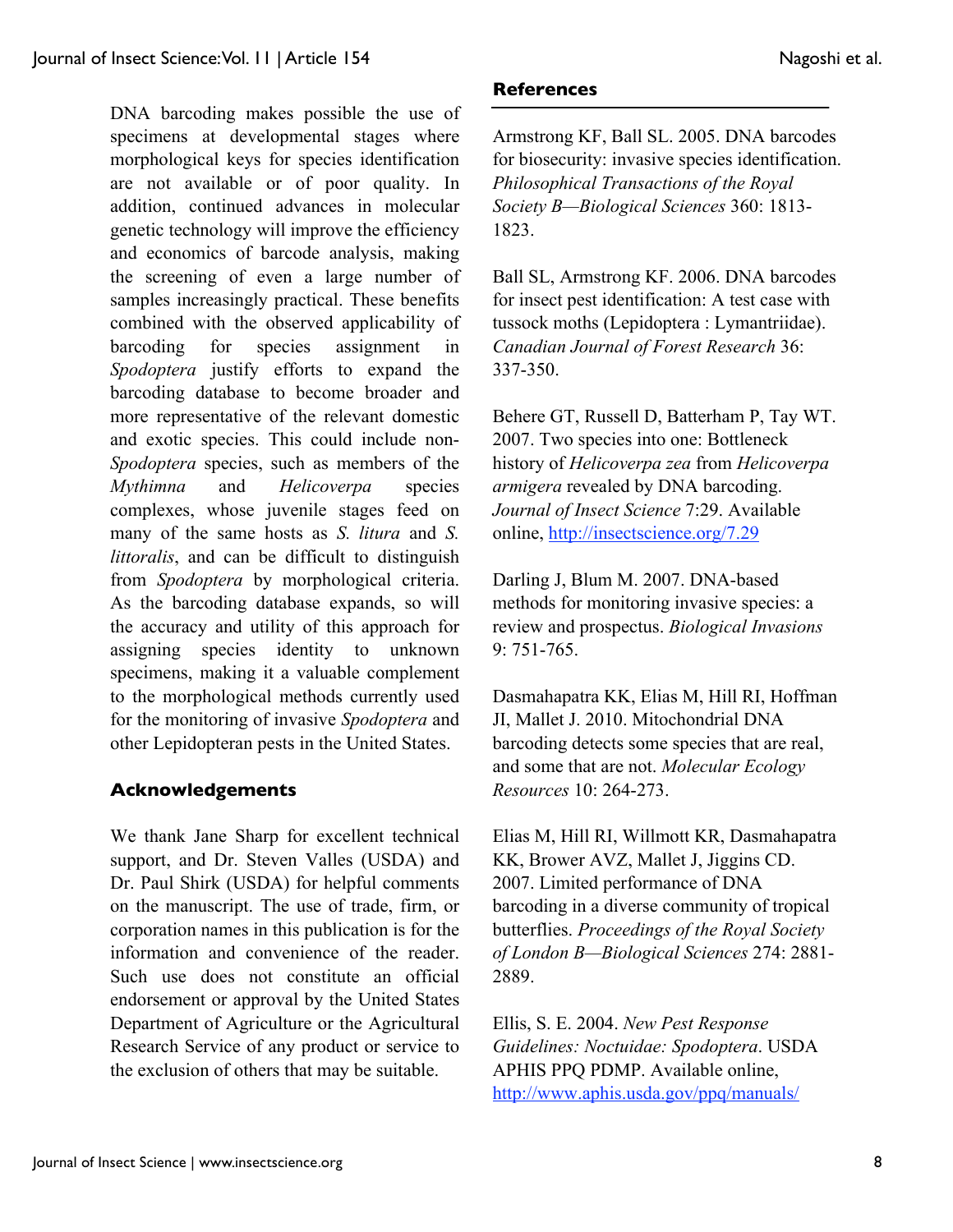Floyd R, Lima J, deWaard J, Humble L, Hanner R. 2010. Common goals: policy implications of DNA barcoding as a protocol for identification of arthropod pests. *Biological Invasions* 12: 2947-2954.

Hebert PDN, Cywinska A, Ball SL, deWaard JR. 2003. Biological identifications through DNA barcodes. *Proceedings of the Royal Society of London B—Biological Sciences* 270: 313-321.

Hebert PDN, Stoeckle MY, Zemlak TS, Francis CM. 2004. Identification of birds through DNA barcodes. *PLoS Biology* 2(10): e312. doi:10.1371/journal.pbio.0020312

Heppner JB. 1998. *Spodoptera* armyworms in Florida (Lepidoptera: Noctuidae). *Entomology Circular* 390: 1-5.

Janzen DH, Hallwachs W, Blandin P, Burns JM, Cadiou JM, Chacon I, Dapkey T, Deans AR, Epstein ME, Espinoza B, Franclemont JG, Haber WA, Hajibabaei M, Hall JPW, Hebert PDN, Gauld ID, Harvey DJ, Hausmann A, Kitching IJ, Lafontaine D, Landry JF, Lemaire C, Miller JY, Miller JS, Miller L, Miller SE, Montero J, Munroe E, Green SR, Ratnasingham S, Rawlins JE, Robbins RK, Rodriguez JJ, Rougerie R, Sharkey MJ, Smith MA, Solis MA, Sullivan JB, Thiaucourt P, Wahl DB, Weller SJ, Whitfield JB, Willmott KR, Wood DM, Woodley NE, Wilson JJ. 2009. Integration of DNA barcoding into an ongoing inventory of complex tropical biodiversity. *Molecular Ecology Resources* 9: 1-26.

Kimura M. 1980. A simple method for estimating evolutionary rates of base substitutions through comparative studies of nucleotide sequences. *Journal of Molecular Evolution* 16: 111-120.

Librado P, Rozas J. 2009. DnaSP v5: a software for comprehensive analysis of DNA polymorphism data. *Bioinformatics* 25: 1451- 1452.

Lou M, Golding GB. 2010. Assigning sequences to species in the absence of large interspecific differences. *Molecular Phylogenetics and Evolution* 56: 187-194.

Luginbill P. 1928. The fall armyworm. *United States Department of Agriculture Technical Bulletin* 34: 1-91.

Meagher RL, Brambila J, Hung E. 2008. Monitoring for Exotic *Spodoptera* Species (Lepidoptera: Noctuidae) in Florida. *Florida Entomologist* 91: 517-522.

Mochida O. 1973. Two important insect pests, *Spodoptera litura* (F.) and *S. littoralis* (Boisd.) (Lepidoptera:Noctuidae), on various crops-Morphological discrimination of the adult, pupal, and larval stages. *Applied Entomology and Zoology* 8: 205-214.

Nagoshi RN, Silvie P, Meagher Jr RL. 2007. Comparison of haplotype frequencies differentiate fall armyworm (Lepidoptera: Noctuidae) corn-strain populations from Florida and Brazil. *Journal of Economic Entomology* 100: 954-961.

Nagoshi RN, Meagher RL, Adamczyk JJ, Braman SK, Brandenburg RL, Nuessly G. 2006. New restriction fragment length polymorphisms in the *cytochrome oxidase I*  gene facilitate host strain identification of fall armyworm (Lepidoptera : Noctuidae) populations in the southeastern United States.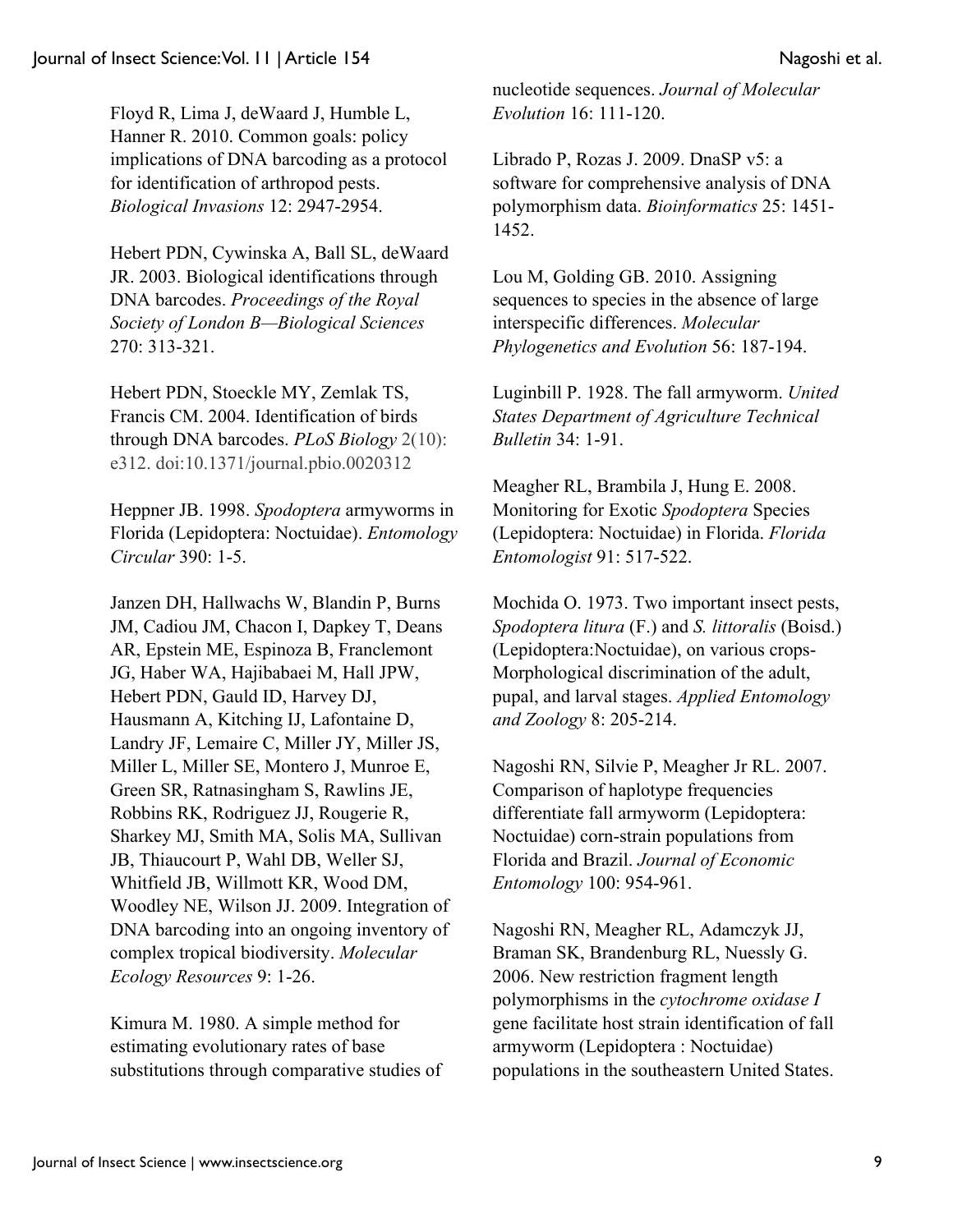Journal of Insect Science: Vol. 11 | Article 154 Nagoshi et al.

*Journal of Economic Entomology* 99: 671- 677.

Nemoto H, Takahashi K, Kubota A. 1980. Reduction of the population-density of *Spodoptera litura* (F) (Lepidoptera, Noctuidae) using a synthetic sex-pheromone. 1. Experiment in taro field. *Japanese Journal of Applied Entomology and Zoology* 24: 211- 216.

Neumark S, Waters RM, Jacobson M, Teich I. 1977. Relative attractiveness of several synthetic formulations of *Spodoptera littoralis* (Lepidoptera-Noctuidae) pheromone to male moths. *Journal of Environmental Science and Health Part A—Environmental Science and Engineering and Toxic and Hazardous Substance Control* 12: 259-276.

Pogue MG. 2002. A world revision of the genus *Spodoptera* Guenée (Lepidoptera: Noctuidae). *Memoirs of the American Entomological Society* 43: 1-202.

Rubinoff D, Cameron S, Will K. 2006. A genomic perspective on the shortcomings of mitochondrial DNA for "barcoding" identification. *Journal of Heredity* 97: 581- 594.

Saitou N, Nei M. 1987. The Neighbor-Joining method - a new method for reconstructing phylogenetic trees. Molecular Biology and Evolution 4: 406-425.

Silva-Brandao KL, Lyra ML, Freitas AVL. 2009. Barcoding Lepidoptera: Current situation and perspectives on the usefulness of a contentious technique. *Neotropical Entomology* 38: 441-451.

USDA-APHIS-PPQ. 2010. Agriculture Quarantine Activity System Pest ID database. USDA-National Agricultural Statistics Service. 2008. Floriculture: Top 5 States by Value of Sales, US. Available online, http://www.nass.usda.gov/Charts\_and\_Maps/ Floriculture\_Crops/USDA-NASS

Virgilio M, Backeljau T, Nevado B, De Meyer M. 2010. Comparative performances of DNA barcoding across insect orders. Bmc Bioinformatics 11:206. Available online, http://biomedcentral.com/1471-2105/11/206

Wiemers M, Fiedler K. 2007. Does the DNA barcoding gap exist? – a case study in blue butterflies (Lepidoptera: Lycaenidae). *Frontiers in Zoology* 4: 8.

| <b>Species</b> | <b>Location</b>    | <b>Collection</b><br>method | Date      | <b>Reference</b> |
|----------------|--------------------|-----------------------------|-----------|------------------|
| S. frugiperda  | U.S.               | S. frugiperda lure          | 2005-2007 |                  |
| S. frugiperda  | <b>Brazil</b>      | Larval collection           | 2005-2006 | 2                |
| S. dolichos    | Miami-Dade Co., FL | S. litura lure              | Aug-09    | A. Derksen       |
| S. pulchella   | Miami-Dade Co., FL | S. litura lure              | Aug-09    | A. Derksen       |
| S. littoralis  | Madeira, Portugal  | S. littoralis lure          | 2006      | R. Pereira       |
| S. litura      | Taiwan             | S. litura lure              | Aug-09    | A. Derksen       |
| S. eridania    | Alachua Co., FL    | S. eridania lure            | Mar-08    | R.L.M.           |
| S. exigua      | Alachua Co., FL    | S. exigua lure              | Mar-09    | R.L.M.           |

1Nagoshi et al. 2006, 2Nagoshi et al. 2007

| <b>Table 2.</b> Descriptive statistics of polymorphisms found in a 771 bp |  |
|---------------------------------------------------------------------------|--|
| portion of the COI gene from different Spodoptera species.                |  |

|                  |    |       |          |           |      |               | % nucleotide      |                             |  |
|------------------|----|-------|----------|-----------|------|---------------|-------------------|-----------------------------|--|
| <b>Species</b>   | n  | Haplo | SS       | <b>NS</b> | Hd   | <b>VIVIII</b> | within<br>group p | between<br>groups<br>(mean) |  |
| S. eridania      | 13 | 5     | 4        | $\theta$  | 0.69 | 0/0/4         | 0.16              | 7.35                        |  |
| S. dolichos      | 15 | 4     | 3        | $\theta$  | 0.47 | 0/0/3         | 0.07              | 4.91                        |  |
| S. exigua        | 13 | 4     | 2        |           | 0.53 | 1/0/2         | 0.11              | 7.44                        |  |
| S. littoralis    | 12 |       | $\theta$ | $\theta$  | 0    | 0/0/0         | $\Omega$          | 5.02                        |  |
| S. pulchella     | 16 | 2     | 2        | $\Omega$  | 0.13 | 0/0/2         | 0.03              | 5.56                        |  |
| S. litura        | 18 | 4     | 3        | $\Omega$  | 0.31 | 1/0/2         | 0.04              | 5.18                        |  |
| S. frugiperda RS | 33 | 9     | 7        |           | 0.52 | 0/1/7         | 0.08              | 5.07                        |  |
| S. frugiperda CS | 35 | 5     | 4        | $\Omega$  | 0.4  | 0/0/4         | 0.06              | 4.94                        |  |

n, number of sequences; Haplo, # of haplotypes; SS, synonymous substitution; NS, non-synonymous substitution; Hd, Haplotype diversity; π, pi nucleotide diversity; I/II/III, number of substitutions in the three codon positions; RS, rice-strain; CS, corn-strain; JC, Jukes-Cantor correction.